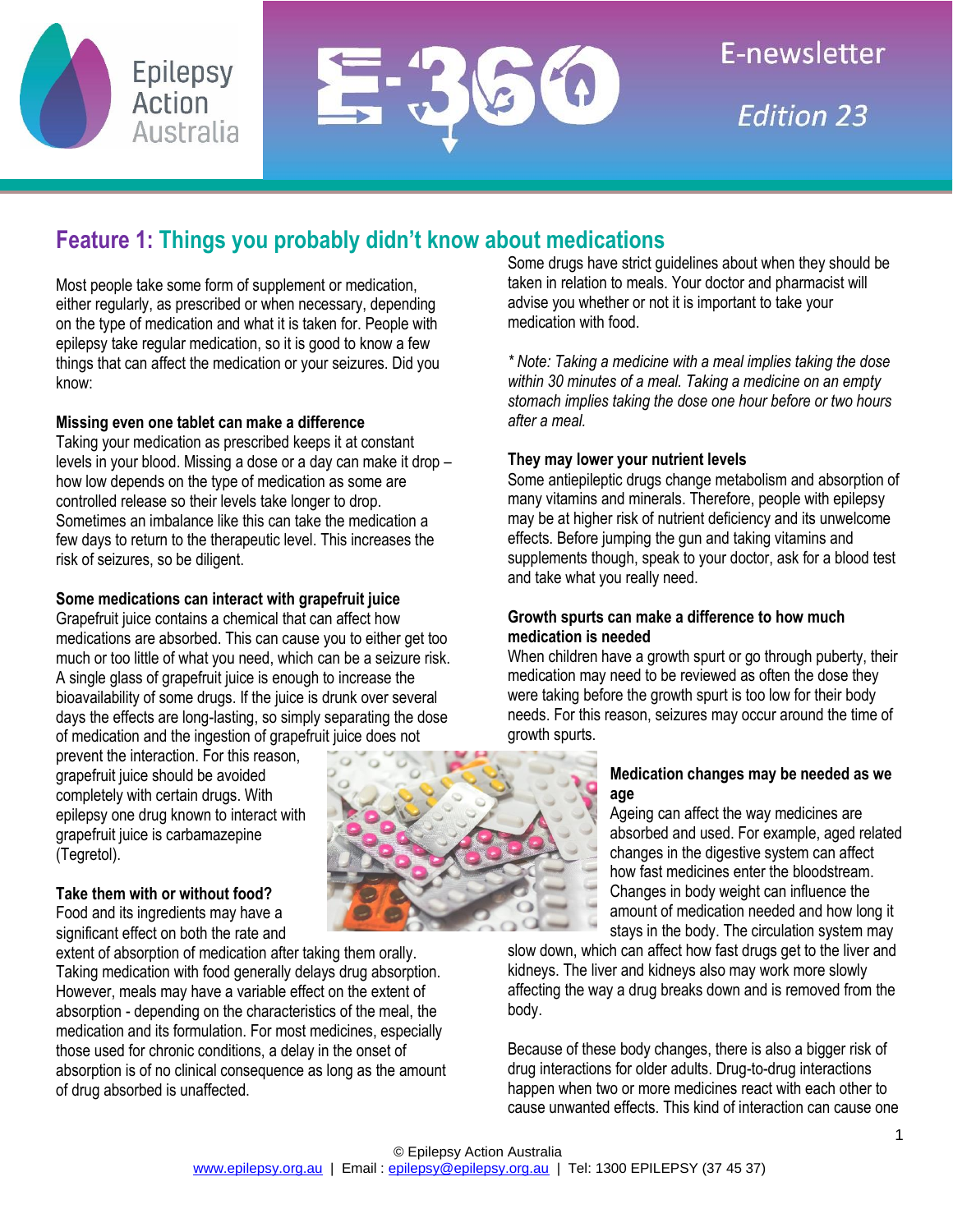Epilepsy Action Australia

medicine to not work as well or even make one medicine stronger than it should be.

#### **Don't lie down straight after taking your medication**

Lying down immediately after you swallow a tablet slows its journey to your stomach. This may simply delay how long it takes to work, but some medications may irritate the lining of the oesophagus if they are in contact with it for too long.

### **Generic drugs aren't exactly the same as the original brand**

A generic product is essentially the same as the original brand. Even though specific guidelines and tests are conducted to ensure the generic medications are the same, a slight degree of variation is allowed. This means that the generic product is not exactly the same as the original brand.

There are a few key differences:

- The most obvious differences are the tablets appearance and packaging.
- The formulation itself may not be exactly the same either. The non-active ingredients may differ – these include what is used as a filler, binder, coating or colouring.
- There are also minor differences in the active ingredient. These are very small because the generic preparation must be similar enough to the original to satisfy strict guidelines. The maximum variability between a generic and original medication is 10%.

Generic or brand formulations are both OK, but you need to stick to whatever brand you always take because even these small differences in antiepileptic medication can trigger seizures in some people who have epilepsy.

## **Changing your antiepileptic medication**

If the doctor has prescribed antiepileptic medication changes, either a new drug or dosage changes, there is a good chance you will need to stop driving. Your doctor will advise you if you need to stop driving and for how long. When changing these medications, it can increase the risk for seizures, so it is a safety measure.

## **Over-the-counter medicines**

Common over-the-counter medicines include pain relievers, laxatives, cough and cold products, and antacids. Some overthe-counter medicines however, can affect the way prescription medicines work or are used by the body. Always ask your doctor about over-the-counter medicines you take and when you are purchasing them at the chemist, speak to the on-site pharmacist first about interactions.

## **Don't store your medication in the bathroom**

The bathroom is often a damp atmosphere and the additional moisture may affect the stability of the medication and possibly reduce its effectiveness. It is best to store them in a cool, dry and dark place, where the temperature and atmosphere is stable. Don't forget to keep them out of reach of children.

### **Don't mess with the medication**

Don't chew, crush or break capsules or tablets or mix with a liquid unless instructed. Your body could absorb some longacting medications too quickly if you chew or crush them. Other medications may be ineffective or could irritate your gut or make you sick. If a tablet needs to be crushed, then it may be worthwhile looking at different forms of the medication, such as a syrup form.

### **Don't keep old medications**

Monitor prescription and over-the-counter "used by" dates and throw away expired ones. Some drugs may become ineffective or toxic after the due date, while others simply lose their potency. Dispose of old medications safely through the Return Unwanted Medicines schem[e http://www.returnmed.com.au/](http://www.returnmed.com.au/)

### **Check your mouthwash**

If you do use mouthwash, it's a good idea to be aware of what is in it. While each mouthwash may be slightly different, most will include the following:

- Alcohol: or other antimicrobial agents to help kill bacteria and other germs that contribute to tooth decay and bad breath.
- Detergents: to help dislodge and remove food debris and loose plaque
- Flavours: and colours that improve the look and taste.
- Preservatives: that prevent growth of bacteria in the mouthwash
- Water: to dissolve the other ingredients
- Some include fluoride to help make teeth more resistant to acid attacks, and defend against tooth decay.

While these ingredients are only in your mouth for 30 seconds or less, it's probably wise not to use them straight after taking medication.

## **Further information**

NPS Medicine wis[e https://www.nps.org.au/](https://www.nps.org.au/) Medicine Line 1300 MEDICINE (1300 633 424) Mon-Fri 9-5pm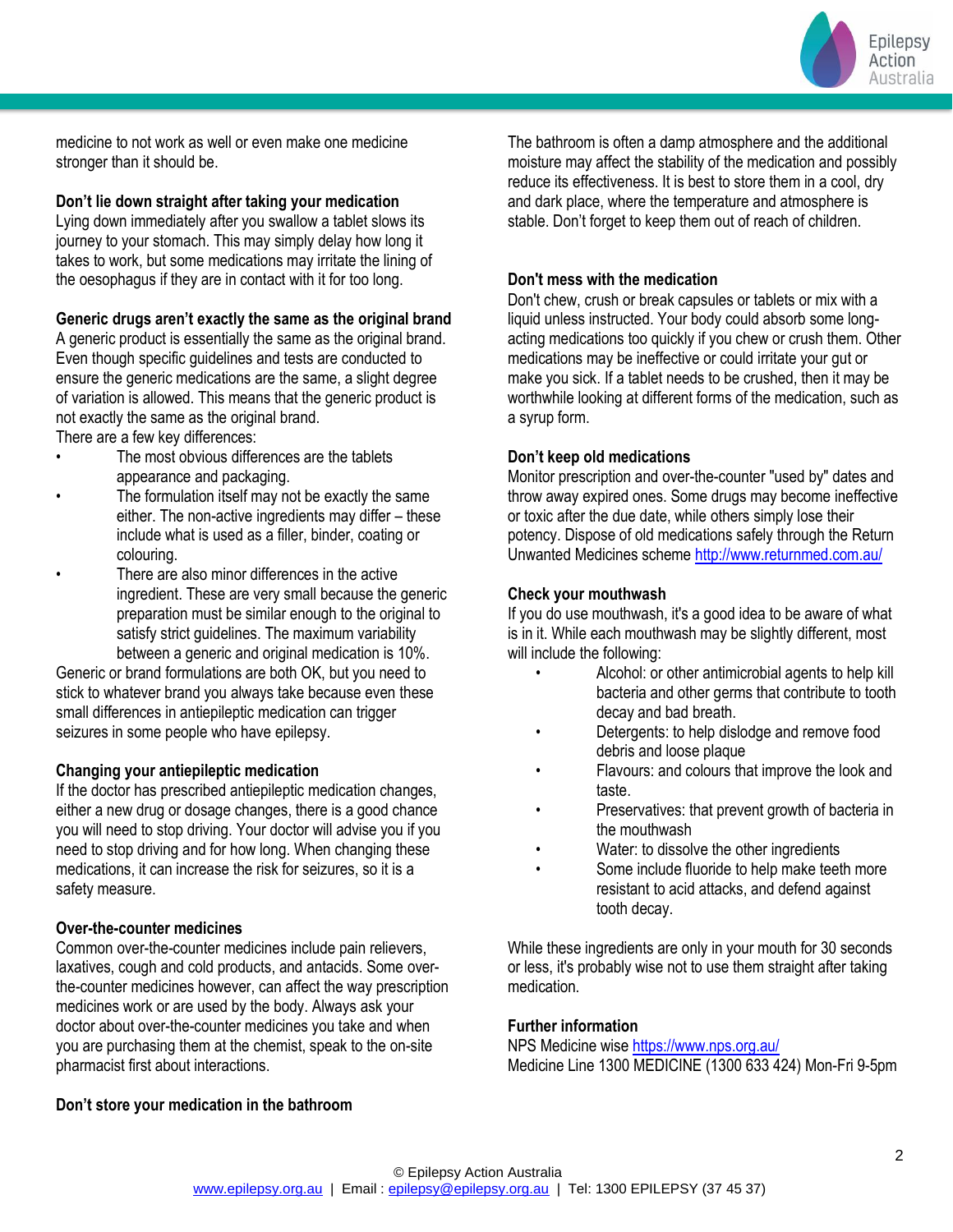

Mouthwash - See more at: [https://www.nationaldentalcare.com.au/does-mouthwash](https://www.nationaldentalcare.com.au/does-mouthwash-)work/#sthash.11719kQn.dpuf

Vitamin and Minerals <https://www.ncbi.nlm.nih.gov/pmc/articles/PMC4928610/>

Over the counter medications <https://www.medicalnewstoday.com/articles/16181.php>

Nutritional supplements, foods, and epilepsy: Is there a relationship? [https://onlinelibrary.wiley.com/doi/full/10.1111/j.1528-](https://onlinelibrary.wiley.com/doi/full/10.1111/j.1528-1167.2008.01678.x) [1167.2008.01678.x](https://onlinelibrary.wiley.com/doi/full/10.1111/j.1528-1167.2008.01678.x)

# **Feature 2: Exciting new partnership with HealthMatch**

Epilepsy Action Australia has joined forces with HealthMatch – a clinical trial matching platform, designed to make accessing clinical trials much easier for patients.

HealthMatch is a free service and aims to dramatically

accelerate patient recruitment to clinical trials, with the intention to faster progress life-saving medical treatment onto the market.



By employing innovative technology, HealthMatch are able to match patients to clinical trials in a matter of minutes. You have to complete a once-off questionnaire to create your medical profile, which you can do yourself or with the help of your doctor, then your medical data is used to filter your eligible trials. (You can delete your medical profile at any time).

HealthMatch will constantly search for appropriate trials based on your medical profile. As new trials are created, they automatically check them for suitability. When a match has been found, you will be notified. You can then review your options and apply via your HealthMatch trial dashboard. When you have been accepted to a trial, HealthMatch will put you in direct contact with the trial group.

By simplifying the currently complex trial search process, HealthMatch put the metaphorical steering wheel back in the hands of the patient. They don't just filter trials. They determine actual eligibility.

> *"At HealthMatch we believe that all patients should have access to every treatment option available to them. This includes clinical trials, which give patients access to new potential cures and medical breakthroughs.*

> *This is why at HealthMatch we have developed a mobile app that allows patients to find clinical trials in the fastest and simplest way possible. A simple tool that matches patients in real-time to clinical trials tailored to their profile.*

*It's never been easier to take control of your own health and ensure you have access to the latest advances in medicine."*

### **What is a Clinical Trial?**

A clinical trial is a scientific study, or an organised test of medication and new treatment options involving patient and healthy volunteers. Clinical trials confirm whether medicines are safe and effective to introduce as new treatments for a

particular disease or condition.

Clinical trials may also be used to determine whether an existing medicine can be safely and effectively used for other diseases and/or conditions.

#### **Who runs a clinical trial?**

Each clinical trial is led by a doctor. The clinical trial team includes doctors and nurses as well as pharmacists and other health care professionals. The clinical trial team are responsible for checking the health of the participants at the beginning of the trial, monitoring them during the trial, and staying in touch with them for a period of time after the clinical trial has been completed.

#### **Why be part of a clinical trial?**

New interventions that help people to live longer, have less pain or be free of disability are only possible because of the willingness of people to be involved in clinical trials. Both healthy people and those diagnosed with a disease or condition are needed to help find new ways to diagnose, prevent, treat or cure disease and disability.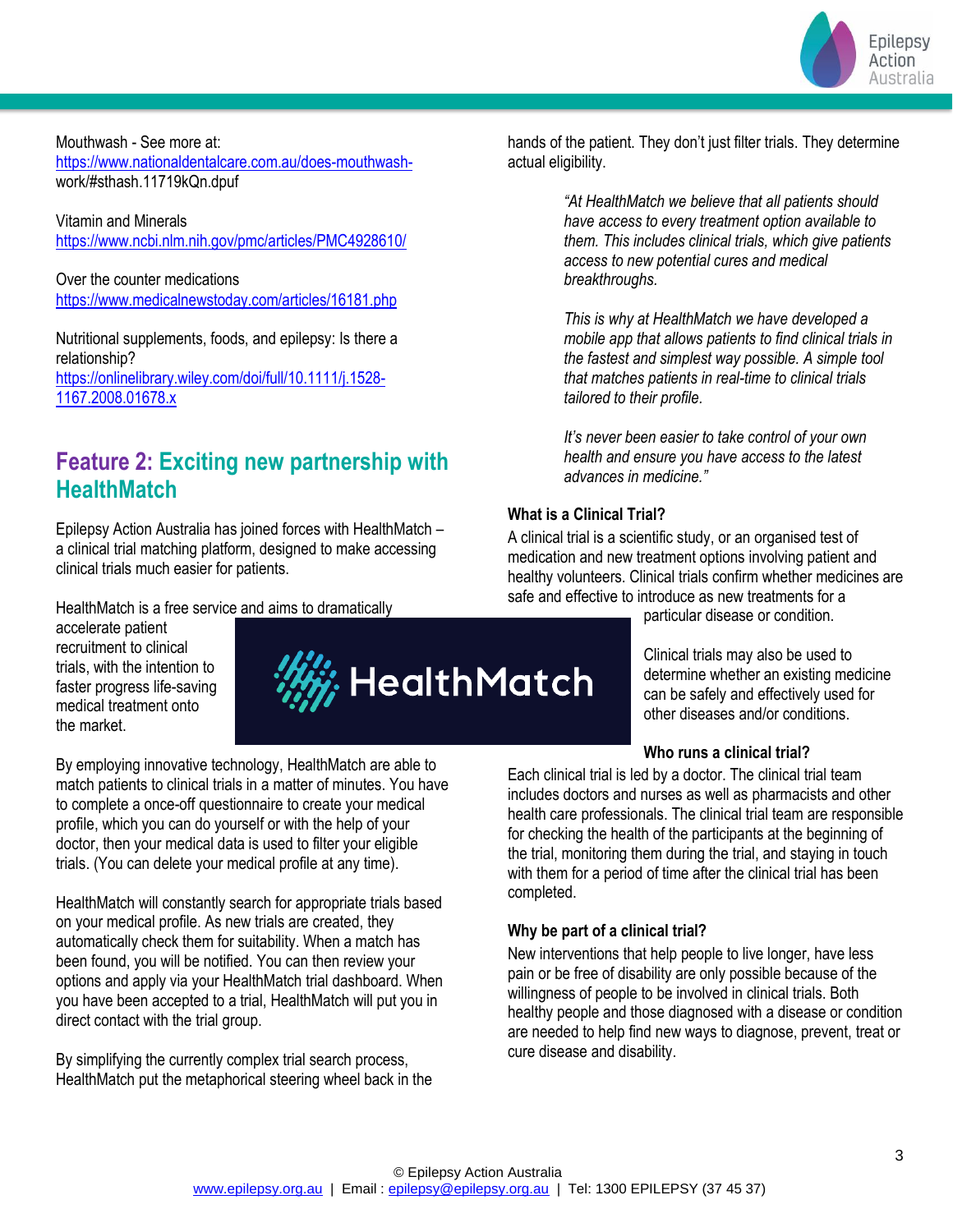

By taking part in a clinical trial, you can contribute to the advancement of scientific knowledge and, in some cases, to improved health for yourself or others with the same disease or condition.

Australia conducts internationally recognised high-quality clinical trials. Australian clinical researchers have a wealth of knowledge and expertise that is helping to improve health care both in Australia and around the world. Clinical research also improves our health care service by improving patient care practices.

Like any volunteer work, clinical trials can also be a way to give back to the community.

People with epilepsy may decide to participate in clinical trials to contribute to better understanding of, or better treatment or a potential cure for epilepsy. In some cases, clinical trials can provide access to new interventions before they are widely available.

Trials also offer the hope of developing better interventions or tests for a particular disease or condition, so that even if a trial does not provide a benefit for you, it may provide benefits for others in the future.

As a patient participant, even when you receive the highest quality care, you may also benefit from additional support and attention provided by clinical trial staff who understand your disease or condition.

There are a number of possible advantages of participating in clinical trials. These can include:

- Gaining early access to new medicines not otherwise available;
- Obtaining the clinical trial medicine at no cost, at least during the trial;
- Receiving extensive medical care associated with the clinical trial; and
- Contributing to the development of future life-saving or life-enhancing treatments.

Participation in clinical trials is not, however, without its downsides. For example:

- There may be side effects from the trial medicine;
- The trial medicine may not work;
- You may be placed in the control or reference group and not receiving the trial medicine until after the clinical trial has finished; and

• You may need to visit the hospital or doctor' room more frequently or stay there longer.

#### **Are all clinical trials the same?**

There are four different types of clinical trials, each one associated with a different phase in the development of a new medicine or treatment:

- Phase I clinical trials involve the first administration of the medicine to humans, usually to small numbers of healthy volunteers. Phase I clinical trials determine the safety of the medicine, how it works and how well it is tolerated. These clinical trials also identify preferred routes of administration (eg. tablet, liquid or injection) and help determine the appropriate doses for later studies.
- Phase II clinical trials are normally the first trials of the medicine in patients suffering from the condition for which the medicine is intended. The principal aim of these clinical trials is to determine effectiveness and safety. These clinical trials are undertaken in a small number of closely supervised patients and conducted by researchers regarded as specialists in the particular disease or condition and its treatment.
- Phase III clinical trials involve greater numbers of patients and are undertaken for the purpose of determining whether the medicine gives clinical benefit in the disease/s for which effectiveness was demonstrated in Phase II clinical trials. They also determine the nature and likelihood of any side effects. Phase III clinical trials are undertaken if the Phase II clinical trials indicate the medicine has potential benefit that outweighs the hazards.
- Phase IV clinical trials are those clinical trials undertaken after the medicine has been approved for treatment of a particular disease. Phase IV clinical trials are undertaken to compare a new medicine to a wider range of existing medicines/therapies. Such clinical trials are used to establish where, in the range of treatment options, the new medicine is best used.
- Phase IV clinical trials are also undertaken to further investigate the use of the medicine in the normal clinical setting of the disease, as this may differ quite markedly from the conditions under which the other clinical trials were conducted. This includes post marketing surveillance studies.

#### **Register your interest as a participant in future clinical trials with Health Match and read more here** <https://www.epilepsy.org.au/research/participate-in-research/>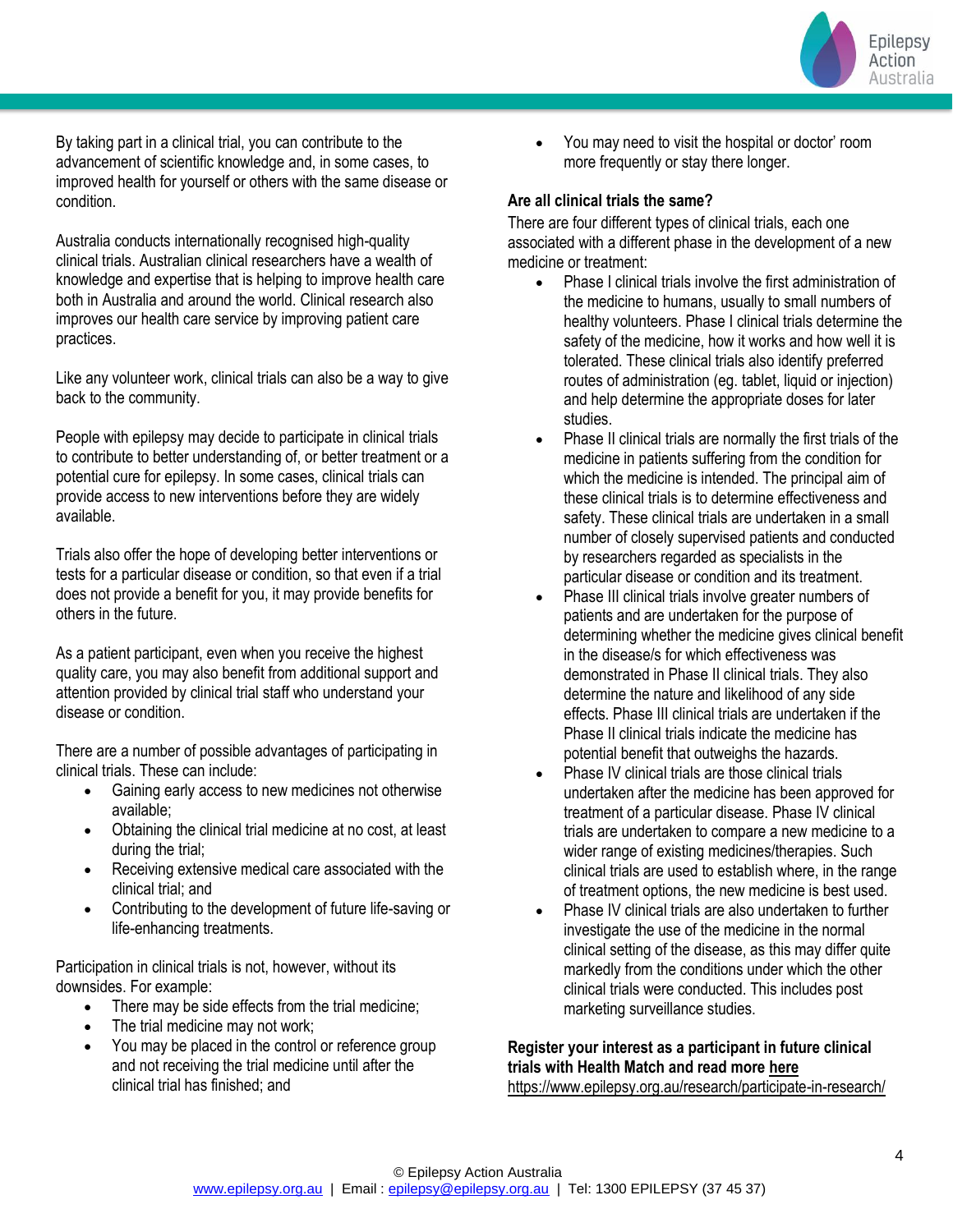

# **In the News – The latest on epilepsy**

### **New research could help predict seizures before they happen**

A new study has found a pattern of molecules that appear in the blood before a seizure happens. This discovery may lead to the development of an early warning system, which would enable people with epilepsy to know when they are at risk of having a seizure. Read more

[https://neurosciencenews.com/seizure-prediction-](https://neurosciencenews.com/seizure-prediction-14206/?utm_source=feedburner&utm_medium=feed&utm_campaign=Feed%3A+neuroscience-rss-feeds-neuroscience-news+%28Neuroscience+News+Updates%29)[14206/?utm\\_source=feedburner&utm\\_medium=feed&utm\\_cam](https://neurosciencenews.com/seizure-prediction-14206/?utm_source=feedburner&utm_medium=feed&utm_campaign=Feed%3A+neuroscience-rss-feeds-neuroscience-news+%28Neuroscience+News+Updates%29) [paign=Feed%3A+neuroscience-rss-feeds-neuroscience](https://neurosciencenews.com/seizure-prediction-14206/?utm_source=feedburner&utm_medium=feed&utm_campaign=Feed%3A+neuroscience-rss-feeds-neuroscience-news+%28Neuroscience+News+Updates%29)[news+%28Neuroscience+News+Updates%29](https://neurosciencenews.com/seizure-prediction-14206/?utm_source=feedburner&utm_medium=feed&utm_campaign=Feed%3A+neuroscience-rss-feeds-neuroscience-news+%28Neuroscience+News+Updates%29)

### **New building for research**

Tech giant IBM and Melbourne University will establish a \$10 million artificial intelligence centre, focused on using the technology to solve some of healthcare's most challenging problems, including epilepsy. Read more [https://www.afr.com/technology/technology-companies/ibm](https://www.afr.com/technology/technology-companies/ibm-invests-10-million-in-melbourne-uni-ai-centre-20190606-p51va7?fbclid=IwAR1XKtLqzTck7f7txqp2Yof2NhzqlCcCxClxBoBEougjUXeIQGSsk-BhjJo)[invests-10-million-in-melbourne-uni-ai-centre-20190606](https://www.afr.com/technology/technology-companies/ibm-invests-10-million-in-melbourne-uni-ai-centre-20190606-p51va7?fbclid=IwAR1XKtLqzTck7f7txqp2Yof2NhzqlCcCxClxBoBEougjUXeIQGSsk-BhjJo) [p51va7?fbclid=IwAR1XKtLqzTck7f7txqp2Yof2NhzqlCcCxClxBo](https://www.afr.com/technology/technology-companies/ibm-invests-10-million-in-melbourne-uni-ai-centre-20190606-p51va7?fbclid=IwAR1XKtLqzTck7f7txqp2Yof2NhzqlCcCxClxBoBEougjUXeIQGSsk-BhjJo)

[BEougjUXeIQGSsk-BhjJo](https://www.afr.com/technology/technology-companies/ibm-invests-10-million-in-melbourne-uni-ai-centre-20190606-p51va7?fbclid=IwAR1XKtLqzTck7f7txqp2Yof2NhzqlCcCxClxBoBEougjUXeIQGSsk-BhjJo)

## **World-first trial offers hope for epilepsy sufferers**

A trial of deep brain stimulation therapy at the Austin Hospital Melbourne for people with Lennox-Gastaut syndrome, a complex epilepsy syndrome that typically appears in childhood. Read more

<http://www.austin.org.au/news/worldfirsttrialoffersepilepsyhope/>

## **Sydney led research aims to improve quality of life**

The Deputy Director of the Sydney University's Nano Institute and his team are working on technology that aims to achieve real-time monitoring and processing of brain-signals with the goal of predicting oncoming seizures. Read more

[https://www.news.com.au/technology/innovation/inventions/syd](https://www.news.com.au/technology/innovation/inventions/sydneyled-research-aims-to-bring-back-portion-of-life-for-people-with-epilepsy/news-story/b37cfcf802e359a2a1a638aa48dcfcae) [neyled-research-aims-to-bring-back-portion-of-life-for-people](https://www.news.com.au/technology/innovation/inventions/sydneyled-research-aims-to-bring-back-portion-of-life-for-people-with-epilepsy/news-story/b37cfcf802e359a2a1a638aa48dcfcae)[with-epilepsy/news-story/b37cfcf802e359a2a1a638aa48dcfcae](https://www.news.com.au/technology/innovation/inventions/sydneyled-research-aims-to-bring-back-portion-of-life-for-people-with-epilepsy/news-story/b37cfcf802e359a2a1a638aa48dcfcae)

## **Many people with subtle seizures don't get diagnosed for years**

Professor Jacqueline French explains the dangers of delayed diagnosis.



[https://www.neurologylive.com/conferences/aan-](https://www.neurologylive.com/conferences/aan-2019/jacqueline-french-dangers-delayed-diagnosis-epilepsy)[2019/jacqueline-french-dangers-delayed-diagnosis-epilepsy](https://www.neurologylive.com/conferences/aan-2019/jacqueline-french-dangers-delayed-diagnosis-epilepsy)

## **SUDEP Action wins award for life-saving epilepsy tools**

Judges commented that the 'outstanding winner' of the category were two free lifesaving epilepsy safety tools; the digital app EpSMon for people with epilepsy, and the clinician tool, the SUDEP and Seizure Safety Checklist. Read more: [https://www.oxfordmail.co.uk/news/17623039.sudep-action](https://www.oxfordmail.co.uk/news/17623039.sudep-action-win-bmj-award-for-life-saving-epilepsy-tools/)[win-bmj-award-for-life-saving-epilepsy-tools/](https://www.oxfordmail.co.uk/news/17623039.sudep-action-win-bmj-award-for-life-saving-epilepsy-tools/)

## **Vagus nerve stimulation (VNS) effective in treatment of epilepsy and comorbid depression.**

While well established in the independent treatment of epilepsy and depression, findings indicate vagus nerve stimulation (VNS) may also be effective in the treatment of medicationresistant epilepsy and comorbid depression. Read more: [https://www.neurologyadvisor.com/topics/epilepsy/vagus-nerve](https://www.neurologyadvisor.com/topics/epilepsy/vagus-nerve-stimulation-beneficial-in-epilepsy-and-comorbid-depression/)[stimulation-beneficial-in-epilepsy-and-comorbid-depression/](https://www.neurologyadvisor.com/topics/epilepsy/vagus-nerve-stimulation-beneficial-in-epilepsy-and-comorbid-depression/)

# **Q&As – Our service providers answer your questions**

#### **Q: I have terrible memory problems and have heard that Gingko can help with memory loss. Will it affect my seizures?**

A: Ginkgo biloba is promoted as a treatment for a variety of ailments including memory loss and dementia, poor concentration and mood, but studies haven't confirmed that Ginkgo biloba extract prevents memory loss or slows the progression of cognitive decline. Some studies have shown modest improvements, but most haven't confirmed it is useful in improving memory. Apart from this, there is growing evidence that Ginkgo may increase the risk of seizures in people with epilepsy and could reduce the effectiveness of anti-epileptic drugs. Gingko may be found in other herbal products so it is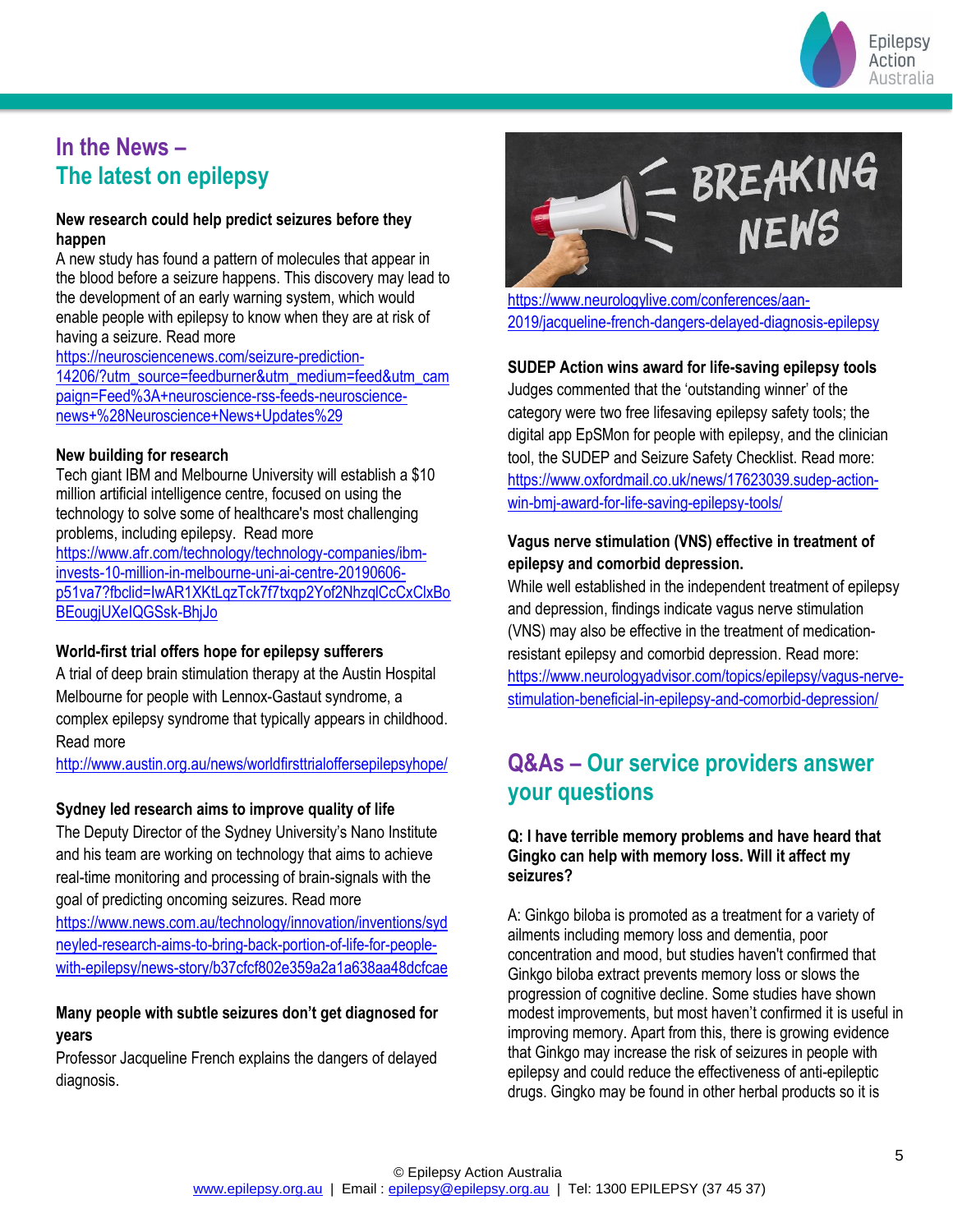

important to check ingredients before taking any new product. It is not recommended people with epilepsy take Gingko Biloba. [https://www.acs.org/content/acs/en/pressroom/presspacs/2010/](https://www.acs.org/content/acs/en/pressroom/presspacs/2010/acs-presspac-april-14-2010/ginkgo-herbal-medicines-may-increase-seizures-in-people-with-epiy.html) [acs-presspac-april-14-2010/ginkgo-herbal-medicines-may](https://www.acs.org/content/acs/en/pressroom/presspacs/2010/acs-presspac-april-14-2010/ginkgo-herbal-medicines-may-increase-seizures-in-people-with-epiy.html)[increase-seizures-in-people-with-epiy.html](https://www.acs.org/content/acs/en/pressroom/presspacs/2010/acs-presspac-april-14-2010/ginkgo-herbal-medicines-may-increase-seizures-in-people-with-epiy.html) [https://www.mayoclinic.org/diseases-conditions/alzheimers](https://www.mayoclinic.org/diseases-conditions/alzheimers-disease/expert-answers/ginkgo-biloba-memory-loss/faq-20058119)[disease/expert-answers/ginkgo-biloba-memory-loss/faq-](https://www.mayoclinic.org/diseases-conditions/alzheimers-disease/expert-answers/ginkgo-biloba-memory-loss/faq-20058119)[20058119](https://www.mayoclinic.org/diseases-conditions/alzheimers-disease/expert-answers/ginkgo-biloba-memory-loss/faq-20058119)

### **Q: I'm hoping to train my puppy to be a seizure response dog. Am I legally allowed to bring him with me in public places whilst I'm training him?**

A: It's great that you are hoping to train your dog in this manner. Unfortunately, unless you go through the proper channels (using a service/assistant dog organisation) he will not be allowed on public transport or in shops unless he is wearing the appropriate coat. To have a Certified Public Access Dog you must have a diagnosed disability that an Assistance Dog can be trained to do specific tasks to assist

this person. The trained tasks must be able to assist that person to live a more independent life and to help that person to be able to be more inclusive in the community. There are many assistance dogs organisations. This is one organisation, but be aware there are different rules in each state [http://www.dogandcatboard.com.au/accreditation-of-disability](http://www.dogandcatboard.com.au/accreditation-of-disability-dogs)[dogs](http://www.dogandcatboard.com.au/accreditation-of-disability-dogs) If you contact a relevant organisation in your state, they will be able to explain how it works.

### **Q: Do you have any information on the Modified Atkins Diet?**

A: The Modifed Atkins diet (MAD) is a combination of the classic Ketogenic Diet, and the Atkins diet. The Atkins diet was created by Dr. Robert C. Atkins at John Hopkins Hospital in 1972, and limits carbohydrates while allowing for as much protein as the eater desires. The MAD, on the other hand, discourages too much protein, with an emphasis on high fat foods. The modified Atkins diet is much easier to follow and was designed to offer a less restrictive (than the Ketogenic Diet) dietary treatment, primarily for teenagers and adults. Unlike the Ketogenic Diet, the MAD:

- Has no fluid or calorie restriction or limitation.
- Although fats are strongly encouraged, they are not weighed and measured. Most people will consume plenty of dairy and oils.



- There are no restrictions on proteins. Typically, 35 percent of calories for a person on the MAD come from protein.
- Foods are not weighed and measured, but carbohydrate counts are monitored
- It is started outside of the hospital and the person does not need to fast before starting the diet.
- Foods can be eaten more freely in restaurants and outside the home, and families can follow it as well.

It has shown to be effective in improving seizure control in approximately 45 percent of people who have trailed it. Please remember that no diet should be tried without speaking to your neurologist.

## **Q: Are nocturnal seizures easier to treat than daytime seizures?**

A: Nocturnal seizures, like other forms of epilepsy, can be controlled with medication. Also, like other

types of epilepsy, there is about a 30 percent chance that they will not be fully controlled. It depends a lot on the type of epilepsy that is causing the nocturnal seizures. Some types of epilepsy are easier to control than others.

So nocturnal epilepsy is treated like other forms of epilepsy and medication is the first line of management, but there are also many things people can do themselves to help control their seizures.

A few things which many people report help with their seizures:

- A healthy diet and lifestyle
- Getting enough sleep (it can be difficult to have a good quality sleep if a seizure occurs)
- Managing stress
- Restricting caffeine and alcohol
- Understanding what may trigger the seizures

There are risks with having seizures at night, especially if you sleep alone. Nocturnal seizures can be a risk factor for seizure related death. Read more here about reducing your risk. [https://www.epilepsy.org.au/epilepsy-and-risk\\_taking-action](https://www.epilepsy.org.au/epilepsy-and-risk_taking-action-against-risk/)[against-risk/](https://www.epilepsy.org.au/epilepsy-and-risk_taking-action-against-risk/)

**Q: I get worried I may have a seizure when I go out and I'm finding this very restrictive and going out less often.**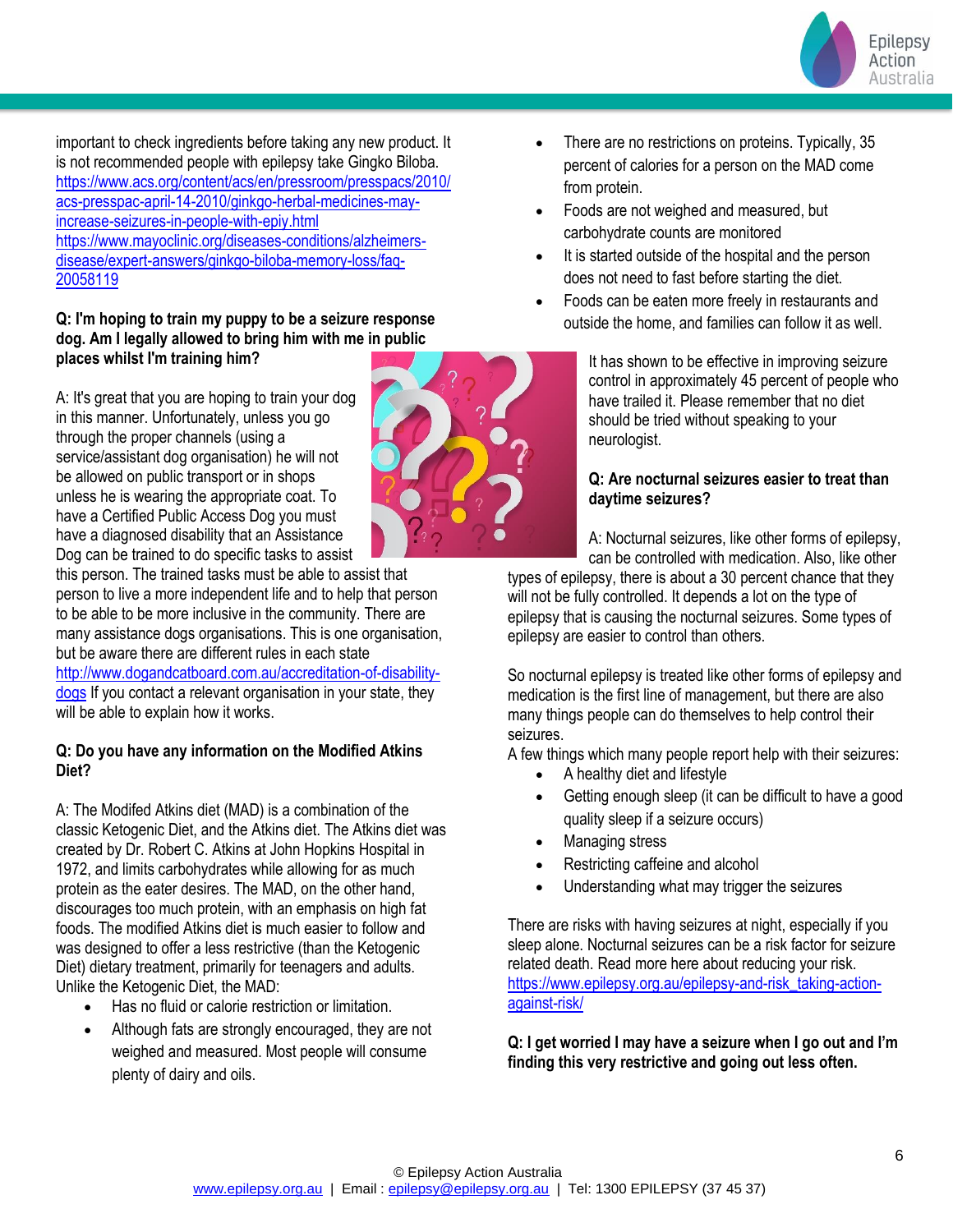

A: Many people have times where they feel stressed or anxious when under pressure, but these feelings usually pass once the stressor or stressful situation has gone away or been removed. Anxiety is when these anxious feelings don't subside. It is when they are ongoing and present without any reason or cause. It makes it hard to cope with daily life. When someone experiences anxiety, these feelings cannot be easily controlled. People with epilepsy are twice as likely to experience an anxiety disorder as the general population. Seizures by their very nature are unpredictable and it is this unpredictability and the possible loss of control during seizures that people with epilepsy fear. Anxiety about having seizures, particularly in public, is very common. Things you can do yourself are:

- Learn to manage stress in your life (there are many apps and tools that can help)
- Learn meditation or physical relaxation techniques
- Be healthy and active, avoid alcohol, caffeine and too much sugar
- Learn to replace negative self talk with coping self talk.

Seek professional help if:

- the fear and anxiety about having seizures occurs frequently or all the time.
- your seizures are well controlled, but the anxiety remains.
- you are isolating yourself from your friends, family and community.
- you think that the anxiety is related to antiepileptic medications.

Have a look at our Seizure Anxiety Factsheet if you want to read more[. https://www.epilepsy.org.au/wp](https://www.epilepsy.org.au/wp-content/uploads/2017/08/Fact-Sheet-Seizure-Anxiety.pdf)[content/uploads/2017/08/Fact-Sheet-Seizure-](https://www.epilepsy.org.au/wp-content/uploads/2017/08/Fact-Sheet-Seizure-Anxiety.pdf)[Anxiety.pdf](https://www.epilepsy.org.au/wp-content/uploads/2017/08/Fact-Sheet-Seizure-Anxiety.pdf)

# **Taking Action – What's happening at Epilepsy Action**

## *FIRST AID FOR SEIZURES*

Seizures mostly run their own course but there are a few things that can help, like keeping the person safe and timing the seizure – particularly protecting the head from injury. It is crucial that during a seizure the person not restrained in any way nothing is put in their mouth. Always make sure someone stays with the person.



Epilepsy Action has several resources to help spread the word about seizure first aid. Have you checked out our **[First Aid](https://www.vision6.com.au/ch/10583/2c6g0ny/2430866/Llvhe_BXD7d5rEEAiYss7hBrN_N.eoEWMYHF9eT5.html)  [videos](https://www.vision6.com.au/ch/10583/2c6g0ny/2430866/Llvhe_BXD7d5rEEAiYss7hBrN_N.eoEWMYHF9eT5.html)** yet you can view them here:

[https://www.epilepsy.org.au/about-epilepsy/first-aid/?](https://www.epilepsy.org.au/about-epilepsy/first-aid/) Or you can download an **[A3 First Aid for Seizures poster here](https://www.vision6.com.au/ch/10583/2c6g0ny/2430866/Llvhe_BXD7d5rEEAiYss7hBrN_N.eoEWMYHF9eT5-1.html)** to post up at home, school or the office also found here: <https://www.epilepsy.org.au/about-epilepsy/first-aid/>

#### *ONLINE RESOURCES FOR TEENAGERS*

Did you know Epilepsy Action has developed a number of



educational resources to help increase knowledge about epilepsy and how to improve seizure control and quality of life.

**[E-quip:](https://www.vision6.com.au/ch/10583/2c6g0ny/2430868/Llvhe_BXD7d5rEEAiYsst1ALmH.EQ8p5mL1aWZXe.html)** [D](https://www.vision6.com.au/ch/10583/2c6g0ny/2430868/Llvhe_BXD7d5rEEAiYsst1ALmH.EQ8p5mL1aWZXe-1.html)eveloped for teenagers and young adults, this resource covers topics, such as dating, depression, study and work matters and has a number of videos featuring young Australians discussing their personal experiences. Visit

[https://www.epilepsy.org.au/e-quip-an](https://www.epilepsy.org.au/e-quip-an-epilepsy-resource-for-youth/)[epilepsy-resource-for-youth/](https://www.epilepsy.org.au/e-quip-an-epilepsy-resource-for-youth/)

**[rEaction](https://www.vision6.com.au/ch/10583/2c6g0ny/2430869/Llvhe_BXD7d5rEEAiYssCyX5ngoARhvPCKTqfJq4.html)[:](https://www.vision6.com.au/ch/10583/2c6g0ny/2430869/Llvhe_BXD7d5rEEAiYssCyX5ngoARhvPCKTqfJq4-1.html)** This resource is also aimed at youth with a focus on increasing epilepsy

awareness for friends and peers of people with epilepsy. Issues covered include epilepsy in relation to: alcohol and drugs, fatigue, lack of sleep,

stress, bullying, dating, puberty, birth control, playing sport, driving, study and school. Visit:

<https://www.epilepsy.org.au/reaction/>